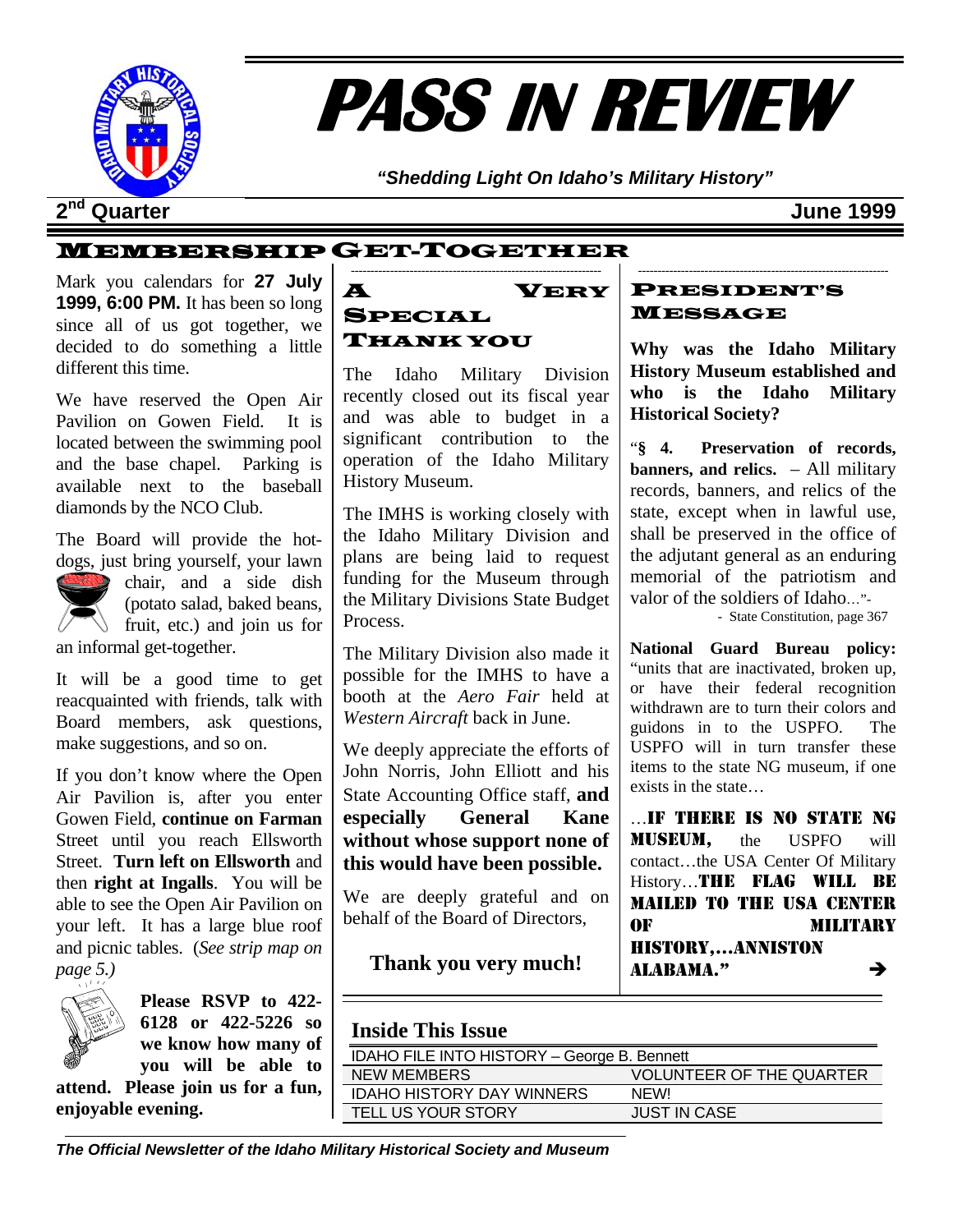## **PASS IN REVIEW June 1999 -2-**

In 1993, the Idaho Military Historical Society (IMHS) was founded by a group of volunteers with an interest in Idaho Military History.

The purpose of the IMHS was to establish an Idaho military history museum for the general public, which could also be used to satisfy the needs, listed in the two above paragraphs. The museum the IMHS founded was the *Idaho Military History Museum*.

On June 30, 1993, the IRS granted the IMHS a temporary  $501(c)(3)$ , Non-Profit, tax-exempt status.

On July 27, 1994, the *Center of Military History* granted the museum Historical Holding status. This status meant that the USPFO no longer had to send inactivated units colors and guidons to Anniston Alabama.



**On Labor Day, 1995, the** *Idaho Military History Museum* **opened its doors.** 

On May 25, 1999, thanks in part to the efforts of **Mr. Phil Reberger** and then **Senator Kempthorne's** office, the IRS granted the IMHS permanent 501(c)(3) status.

In August of 1994, the Idaho Military Division (IMD) and the IMHS entered into a Memorandum of Understanding and developed a "cooperative relationship". In January 1999, this MOU was reaccomplished and expanded.

The MOU reaffirms that "The goals of the State {IMD} and the Society in regards to promoting the appreciation of Idaho military history are mutually supportive. Each party to this agreement has separate activities and responsibilities, but are committed to long-term programs that foster and enhance an interest in Idaho Military history. **The Idaho Military History Museum is seen by both parties to this agreement as the means to cooperatively accomplish their historical goals."** 



**Pictured here are some of the**  *colors and guidons* **from inactivated Idaho National Guard Units** 

Many other volunteer groups and military historical societies, have attempted to accomplish something similar to what the IMHS has done in Idaho. While attempting to establish a military history museum in their state, *they have found it necessary to establish a non-profit organization to handle their operational expenses & fundraising efforts.* The one known exception is Kentucky, which placed its military history museum directly under their states historical museum.

**What does all of this mean?** It means that if an individual is considering donating their military memorabilia to the Idaho Military Historical Society, they can rest assured that it will be in good

hands. On the other hand, a person does not necessarily need to be Idaho National Guard alumni to be able to donate their memorabilia to the IMHS. In fact, we are interested in memorabilia from all services.

**The mission of the IMHS is to "provide for** 

**the preservation, display, and interpretation of military** 



**history and artifacts that have a geographical, cultural or historical tie to the history of the people and state of Idaho."** 

The IMHS has laid the groundwork for an endowment fund to handle the day to day cost of operations



and administration of the museum and has set in place a membership

program for those interested in directly supporting the preservation of Idaho Military History for future generations.

The Idaho Military Division has provided facilities for the museum and financial support when available, for some of the day to day operations.

We, the IMD and IMHS, believe we have a good partnership established. We have quite a daunting task ahead of us but we are ready and willing to do it. We invite you to **come join us as we preserve and protect Idaho's proud Military History.** 

*- Ken Swanson* 

```
*****
```
*The Official Newsletter of the Idaho Military Historical Society and Museum*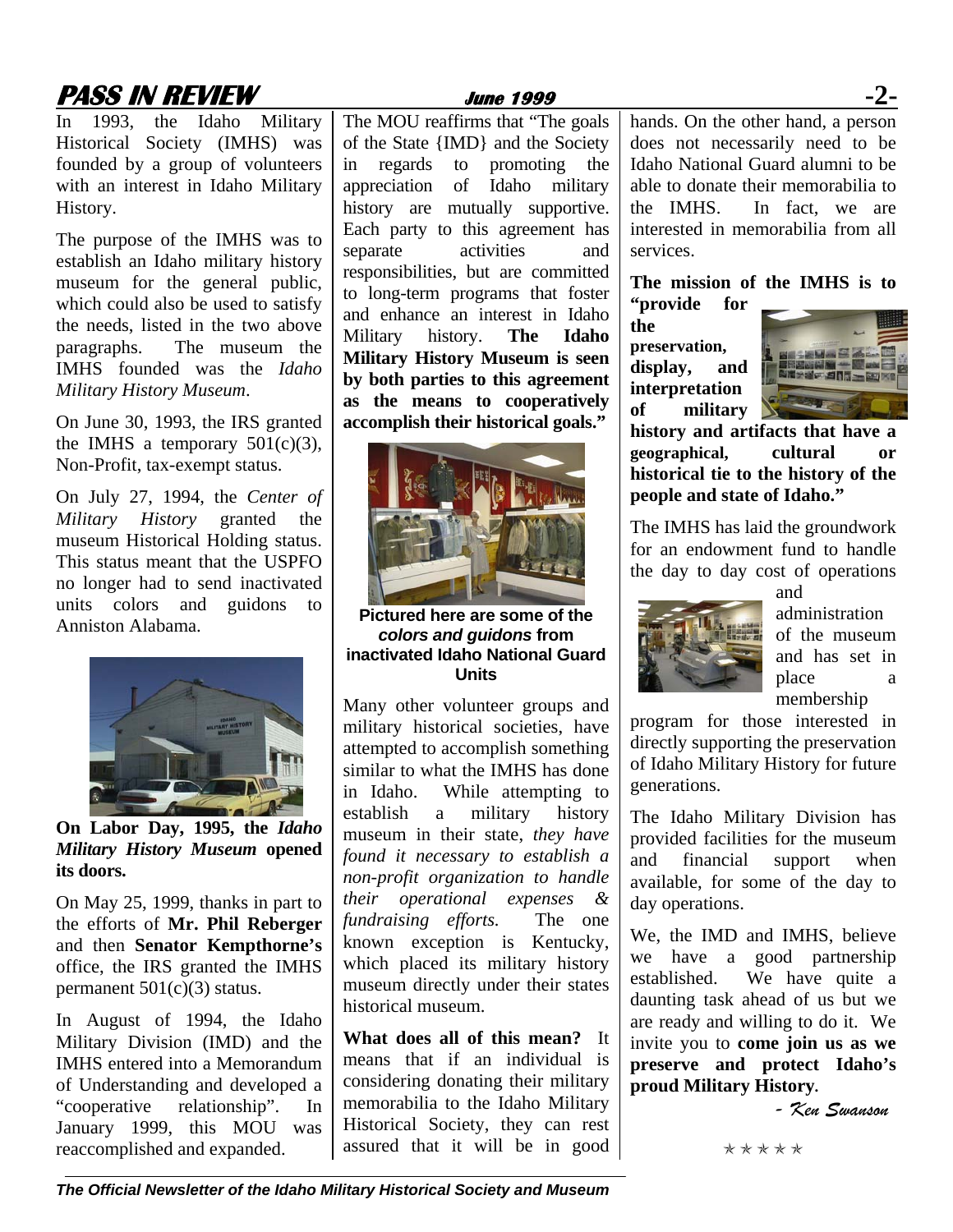

# IDAHO FILE INTO HISTORY



**George B. Bennett** 

Major General George B. Bennett enlisted in the Idaho National Guard on 31 March 1930, as a private with the  $116<sup>th</sup>$  Engineers. He served with the  $116<sup>th</sup>$  Engineer Regiment until 19 September 1932 and attained the rank of corporal.

He rejoined the National Guard on 1 April 1939, in Jerome, Idaho after graduating from the University of Idaho. He helped with the formation and the Federal Recognition of the 116th Ordnance Company and served as its first sergeant until 31 March 1940.

General Bennett received his initial commission as a second lieutenant in the  $116<sup>th</sup>$  Ordnance Company on 16 July 1940 (NGUS) and (AUS) on 16 September 1940.

General Bennett was mobilized with the Engineer Regiment as part of the 41st Infantry Division in September 1940. He moved to Fort Lewis, Wash and served there until ordered to the Pentagon in February 1943 to help organize an Ordnance Technical Intelligence Unit.

When this task was complete, he deployed with the new unit, as it's commander, to North Africa and then fought with it in Sicily and Italy. In April of 1943, he was transferred to the 7th Army for the Southern France Invasion, which began on 15 August 1944.



**First Tiger Tank captured by Allied Forces in WWII near Tunis N. Africa. MG Bennett commanded the ordinance intelligence unit, which arranged for its shipment to Aberdeen Proving Grounds MD, where it resides in a museum.** 

He stayed with the 7th Army until September 1945 when he was reassigned to the Office of Chief of Ordnance. In this assignment Gen Bennett assisted in writing the after action report on Technical Intelligence activities during the war.

General Bennett served in the following campaigns: Tunisian, South France (Army), Sicilian (Army), Naples-Foggia, Rome-Arno, Rhineland, and Anzio. He was awarded the *Bronze Star*, the *American Defense Service Medal*, the *European-African-Mideast Campaign Medal*, and the *WWII Victory Medal.*

He was promoted to First Lieutenant on 1 March 1941, to Captain on 6 April 1942, to Major on 27 January 1943, and to Lieutenant Colonel on 27 October 1944. He left federal service in October 1945.

Following World War II, General Bennett served with the Officer Reserve Corps as a Lieutenant Colonel until 8 October 1946, when he re-joined the Idaho National Guard.

General Bennett was appointed the State Maintenance Officer and organized maintenance shops throughout the State. He also helped organize and locate National Guard units upon their post-WWII reorganizations. He was promoted to the rank of Colonel on 15 November 1948.

A long held dream to become an aviator was realized in 1959 when he attended and graduated from Flight School. Over his career he accumulated 2912 flying hours; 2543 single engine; 17 multi-engine and 339 helicopter.



**BG Bennett, July 1961, Ft. Rucker, Alabama completing rotary wing flight school** 

He was appointed Chief of Staff to the Adjutant General for Army National Guard affairs and  $\infty$ subsequently to Assistant Adjutant General, Adjutant General, and

Commanding General of the Idaho National Guard from January 1965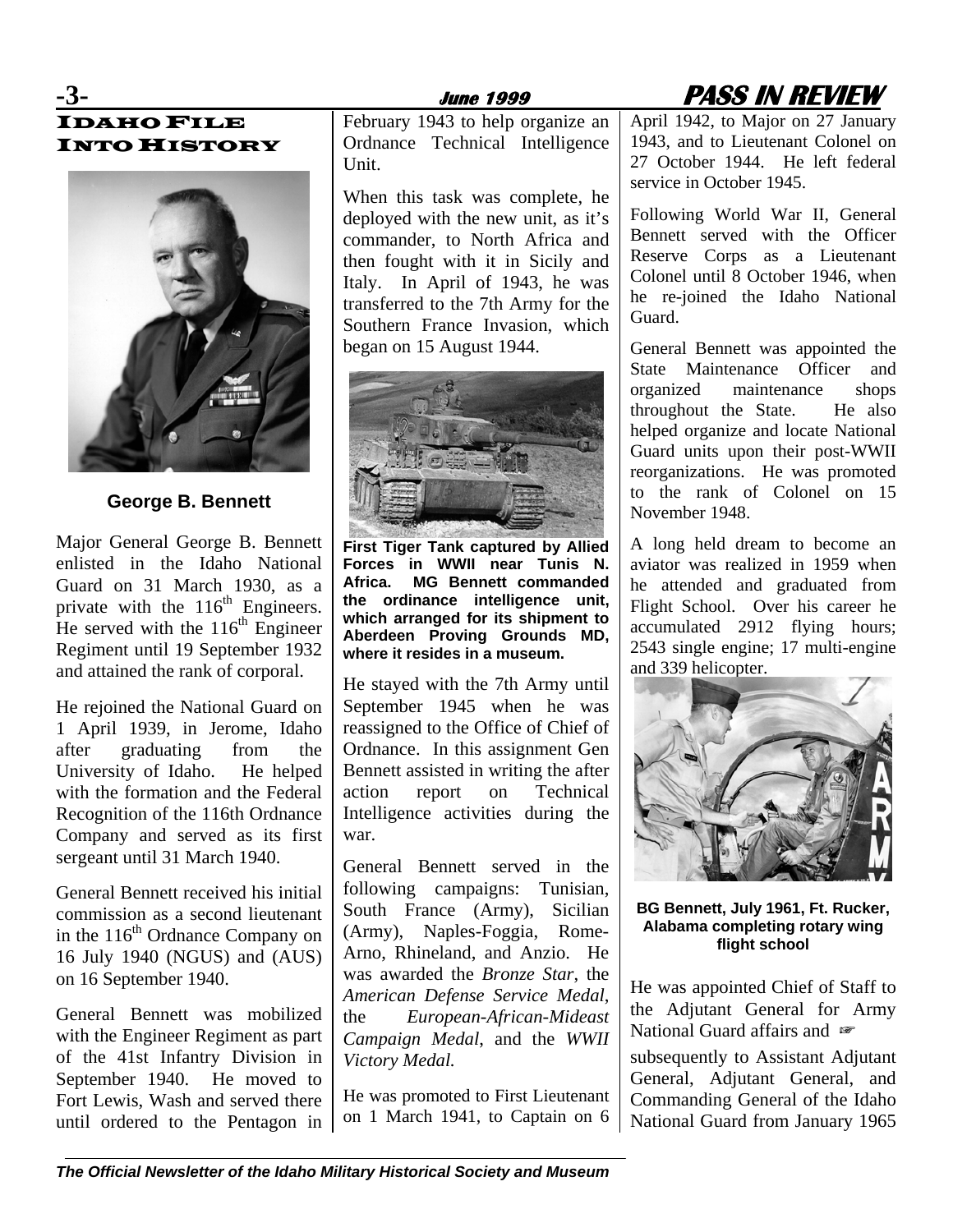# **PASS IN REVIEW June 1999 -4-**

until his retirement in December, 1974.

During much of his tenure as TAG, he also served as State Director of Selective Service, State Civil Defense Director and Director of Surplus Property.



Governor Cecil D. Andrus dedicated Building 600 to Major General Bennett on 10 October 1972, henceforth the "Bennett Building".

*Editors Note: Thank you to John Norris of the Idaho Military Division and Tom Gloeckle of the 124th Communications Flight for their assistance with this article.* 

#### NEW MEMBERS *Special Welcome to:*

 $*$  Bob Auth  $\star$  Tim Blood  $*$  Mildred Carter  $\star$  Dan Davis \* Marlene Doehle  $*$  Andrew Fink  $*$  Manus Mutha  $*$  Roger Perkins  $*$  Rachel Smythe \* Donald Wadley \* Norman Walker \*\*\*\*\*

#### VOLUNTEER OF THE QUARTER



#### **Please meet Gretchen C. Calwell**

Gretchen is one of our most dedicated volunteers. She has been volunteering since late 1997 and volunteers at least once a month as a museum host. When volunteers have proven scarce, she has taken up to three shifts a month. (Hope this isn't due to undue pressure from her older brother, Kurt von Tagen.) A tally of hours last year put her at just over one hundred for 1998. Her husband, Marc, has also volunteered at the museum, helping with remodeling before the facility opened.

Born on Valentines Day, at Letterman Army Hospital, Gretchen spent her childhood in California. She attended grade school in Walnut Creek then moved to Grass Valley, California when her father retired.  $\kappa$ 

From there she went on to graduate from California State University at Chico with a degree in Communications. She is the youngest of a family of five children, and the only girl. Also, she was the first female to be born into the family in fifty years!

Gretchen isn't certain how she acquired her interest in military history but feels it has something

to do with her father being a retired Army officer and a World War II veteran. She best recalls the close ties he kept with his WWII veteran friends. Two of her brothers have also chosen military careers.

Gretchen moved to Boise in 1995, and aside from being a full time mother of two (a girl, Caitlin, and a boy, Ian), Gretchen works part time at the *Home Depot* stores in Boise and Meridian.  $\mathbf{\hat{x}}$ 

She feels being raised among a pack of boys significantly contributed to her skills in this area. Gretchen also works on her own cars and often surprised mechanics by bringing in the component that needs the repair (such as a leaky radiator). In addition, she's a talented cook who displays her skill as a successful *Pampered Chef* consultant.

### IDAHO HISTORY DAY WINNERS

**Colin McGrath – Boise Xing Li – Boise Chris Mayhew – Eagle Steven Lee – Eagle** 

- won first prize in the *Best Project in Military History* category at the annual Idaho History Day, held on April  $16^{th}$  at BSU!

Their project is a four-sided revolving display and focused on science, technology, and inventions and how they affected the Civil War. At the bottom of the display is a small static display. The prize was a check for \$100, which was split among the 4 winners. Each also received a Certificate of Achievement.

**Their prize-winning entry is now on display at the Idaho Military History Museum!**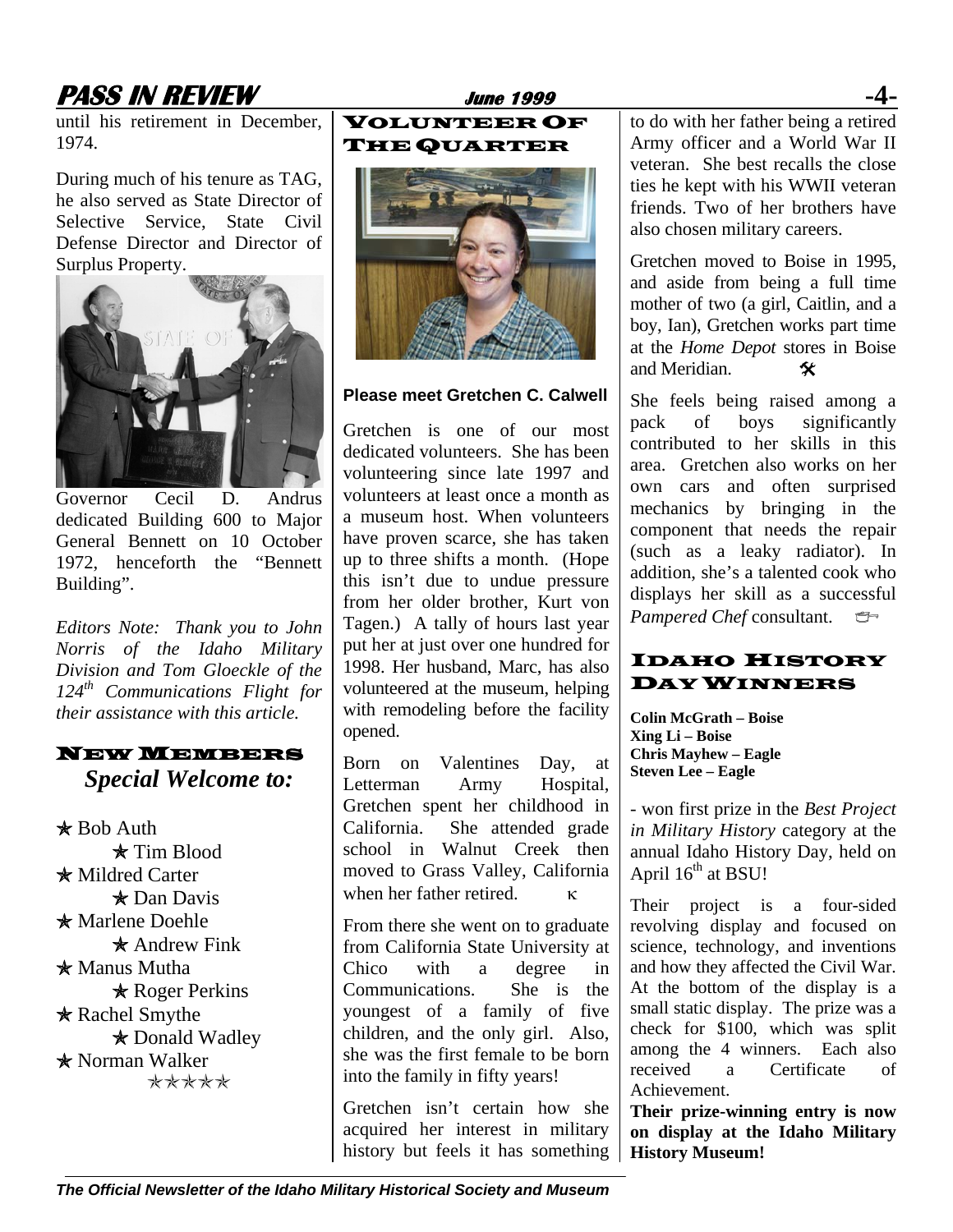# NEW!

If you haven't already done so, **Check out our web site:** <http://inghro.state.id.us/museum> **Display photos, gift shop items, membership information, all available on line! BE SURE & TELL A FRIEND.** We also have previous issues of our newsletter on our website. If you misplaced or gave away your copy, you can download another one.

### *AND… we are now a HOTLINK on Channel 7's website.*

**ANOTHER NEW ITEM**: Our gift shop now carries *souvenir post cards*. They depict equipment that played a significant role in Gowen Fields military history. (We also have one with a certain celebrity who trained at Gowen Field during World War II).

A partial listing of post cards includes: B-17s, B-24s, P-51s, F-102s, F4s, F86s, and so as not to

# leave out the Army folks… Apache

and Blackhawk Helicopters, M-1

The photos used in the postcards came from several sources, **special thanks to the Military Division**  and the 124<sup>th</sup> Wing Public Affairs

TELL US YOUR

Do you enjoy the **IDAHO FILE INTO HISTORY** section of the Newsletter? We can't continue this section of the newsletter

**Send us your stories** or give us the names of those who you have heard tell their story. We may be able to contact and interview them. We have almost nothing from the enlisted ranks or the veterans of

possible), location and information

When writing your story, be sure that you identify personnel involved, date (as close as

and M-60 tanks.

**Offices.**

**STORY** 

without your help.

women's services.



that lends color or credence to your story.

At the end of your memoir and on the same sheet of paper, please write or type, "This memoir may be edited for publication in the Idaho Military History Museum newsletter, *Pass In Review*". Then **sign and date** the statement.

Send it to:

#### **The Idaho File Idaho Military History Museum 4040 West Guard Street Boise, ID 83705-5004**

The editors of *Pass In Review*  reserve the right to edit articles for length and structure; however, **the greatest care is taken to preserve the writer's meaning and style.**

*Produced By:* Idaho Military Historical Society *Production:* Gayle Alvarez Comments or article suggestions are welcome, contact us at 422-6128. Check out our web site at: <http://inghro.state.id.us/museum/>

#### MEMBERSHIP **MEETING** (Continued)

----------------------------------------------- **Strip Map for Open Air Pavilion on Gowen Field.** 

-----------------------------------------------

After you enter Gowen Field, **continue on Farman**  Street until you reach Ellsworth Street.

#### **Turn left on Ellsworth** and then

**right at Ingalls**. You will be able to see the Open Air Pavilion on your left. It has a large blue roof and picnic tables.



*The Official Newsletter of the Idaho Military Historical Society and Museum*